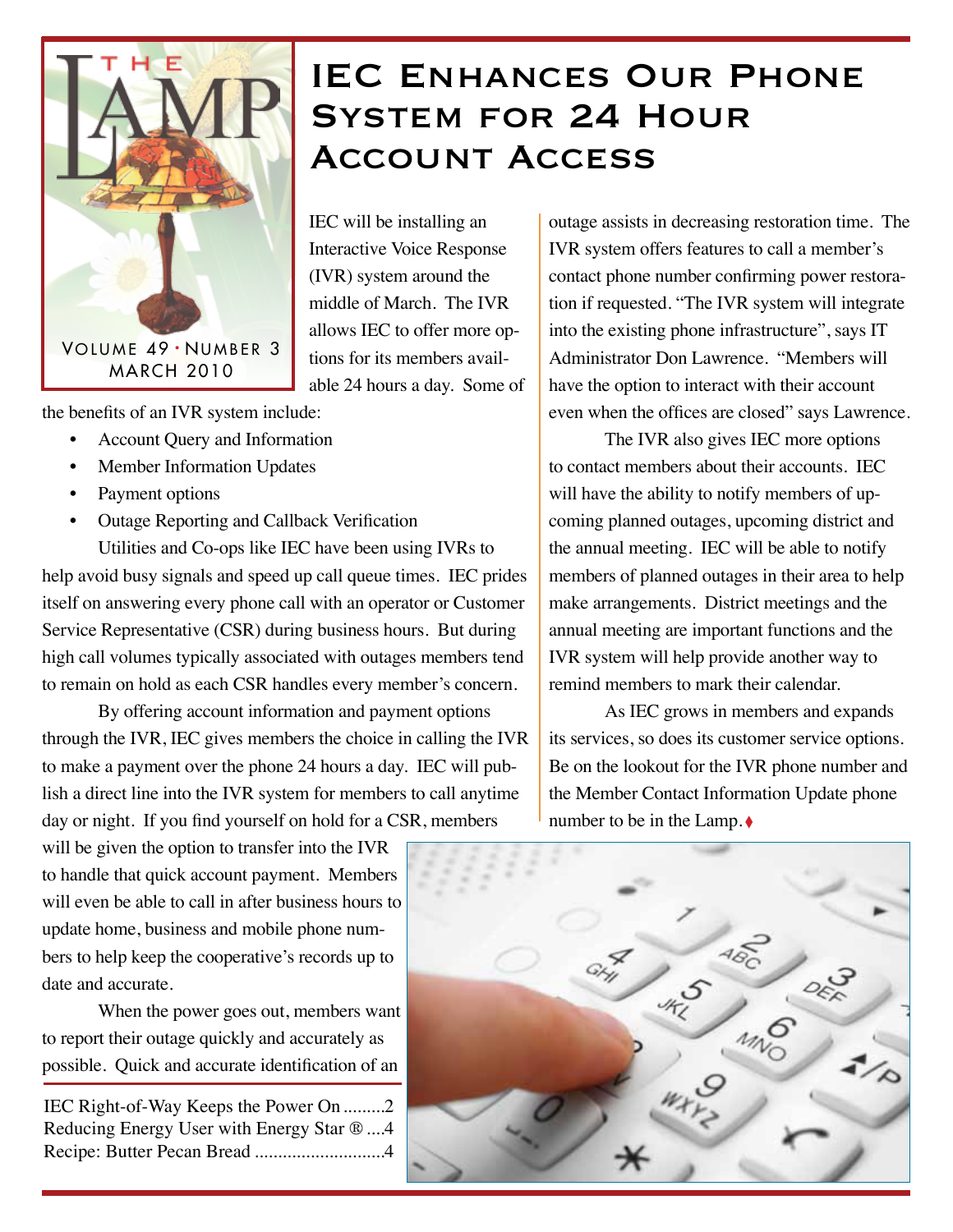# IEC Works To Keep Consumers Out Of The Dark

#### By C.L. Harmon

estlessness and discontent are the first<br>necessities of progress Thomas Edison<br>said. It would appear he was right. The<br>restlessness and discontent of members who necessities of progress Thomas Edison said. It would appear he was right. The restlessness and discontent of members who were powerless necessitated a progression that Indian Electric employees believe will help keep the lights on.

In 2007, during a disastrous ice storm, electric members learned a valuable lesson as to how quick the lights can go off and how long

it can take for them to come back on.

Thousands of people throughout the Indian Electric service area were without power, many for several days. Due to relentless hours of pelting ice, IEC crews worked around the clock to restore power only to realize that a short time later, the falling ice had broken another branch

knocking power out again to an area they had just left.

It was hours of fighting mother nature, who IEC Operational Supervisor Doyle Whittenburg says, always wins when she takes the notion. None-the-less, after the storm had passed IEC began to aggressively attack the problem that had caused 327 poles to go down leaving thousands without power.

The outages could have been worse. For 15 years IEC management and its board of directors saw the importance of minimizing damage through preventative maintenance practices.

It had moved its right-of-way operation in-house at that time so it could keep close tabs on trouble areas such as those with high brush growth and reaching tree limbs.

Poles and power lines are vulnerable in these areas during violent weather such as high winds, snow and ice storms, according to right-of-way supervisor Jamie Garrison.

"It is the weight of the ice on the lines and the ice that forms on tree branches, breaking them and then falling into power lines disrupting power", Supervisor over Engineering Paul Grantham said.

One way to combat this problem was to widen the right-

of-ways and keep tree limbs away from the lines. So when ice does cause them to break, they would fall free of the lines.

"People are concerned because we cut such a wide right-of-way," Garrison said. But these measures will lessen the negative effects of a future ice storm.

IEC continues an aggres-

sive preventative maintenance program to reduce outages. Last month's bout of bad weather showed the fruits of these labors.

"We were geared up and ready this time," Whittenburg said. Although these storms were not the magnitude of the one in 2007, it did cause lines and trees to ice over. Only this time the number of limbs hanging over power lines had been drastically reduced.

Garrison explained that it is standard for them to cut back 15 feet from the center of a pole unless it is three phase and then it is 25 feet. His six crews operate full time to keep that rightof-way clear. In the summer months spraying herbicides is also routine maintenance to slow the growth of what has been cut.

"It's a constant maintenance job. Some areas have a lot of growth," Garrison said. Since the project began, crews have cleared 85 percent of the right-of-ways through the IEC system

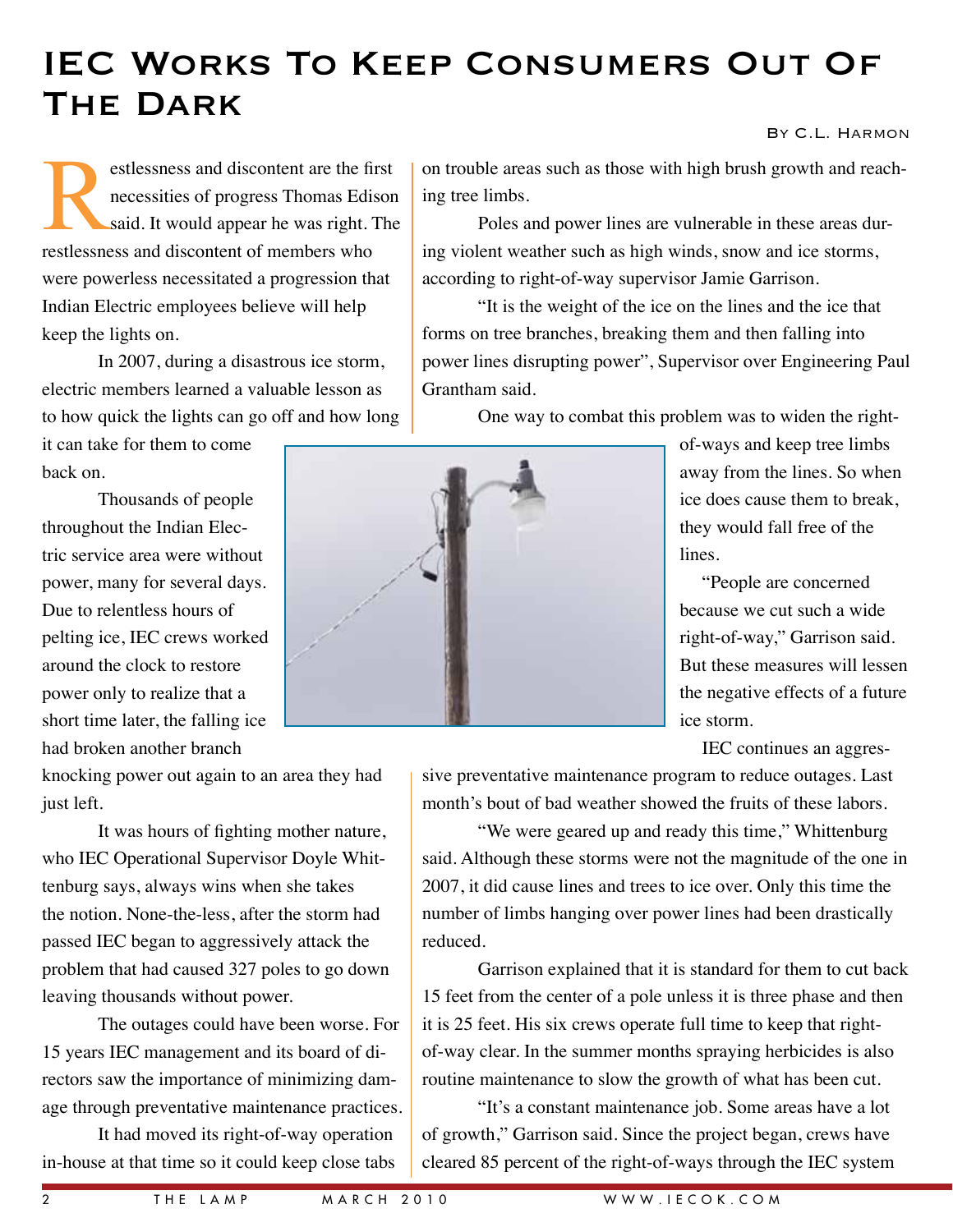

which consists of 81,000 poles providing power to 18,000 consumers in multiple counties.

"Our board is committed to providing excellent service," Grantham said. He explained that the board members have approved the purchase of equipment for the right-of-way crews to use in order to minimize power outages due to falling trees and limbs.

In addition to their efforts in battling mother nature, IEC also uses a pole inspection cycle to keep old rotting poles from collapsing and disrupting power. The inspectors checked 25,000 poles last year and changed 1,762. This is another area which board members allocate resources to achieve excellent service, Grantham said.

Whittenburg explained that times will ultimately come when power is lost as mother nature can be overwhelming at times.

"In spite of what it looks like, we are not just running up and down the road when the power is out. There is a method to restoring power to the system," he said.

"Members aren't familiar with the distribution system," Grantham said. He explained that certain lines must be repaired before others. Main feeders first and then the lines which restore power to the largest areas next.

"Just because a line is down in your yard, that does not mean that your power will be restored if it is repaired. If the line several miles down the road, which feeds your line, is down, then that line must be repaired first," Grantham said.

"It is the top priority of every employee here that our members have power," He added that it is not only during outages that the crews work to keep the lights on but everyday as is seen in the pride the employees show everyday in their individual jobs.

"We have made great strides in preventative maintenance and everyone is conscious of that maintenance," Whittenburg said.

What does this maintenance cost the Coop? Some power companies charge an added fee on monthly bills to pay for the costs of clearing right-of-ways. IEC chooses to absorb the costs into its Engineering and Operations budget, Member Services Manager for IEC David Wilson said.

It's been a group effort to make us less vulnerable to weather-related outages and I think members really do understand what we are trying to accomplish," Garrison said. ◊

Dear IEC,<br>Jenow you hear complaints but<br>Jenow you hear for many the pear I & S.<br>J know you hear complaint thank<br>probably don't hear so many thank<br>probably don't hear Great Big In ir you hear<br>From you hear so many a Thank<br>robably don't hear so many Big Thank<br>yous, but this is a Green dectricity stayed on all<br>yous, but this electricity stayed are here You's but this is a Spear Long number.<br>You's but this is a Spear stayed on all through the bad weather, not even a blinking. Just wanted you to know how much we appreciate your hard work. <sup>wm.</sup><br>Thank<sup>s again,</sup> Thank<sup>o</sup> "<sub>City area"<br>Silver <sup>C</sup>ity <sup>area</sup></sub>